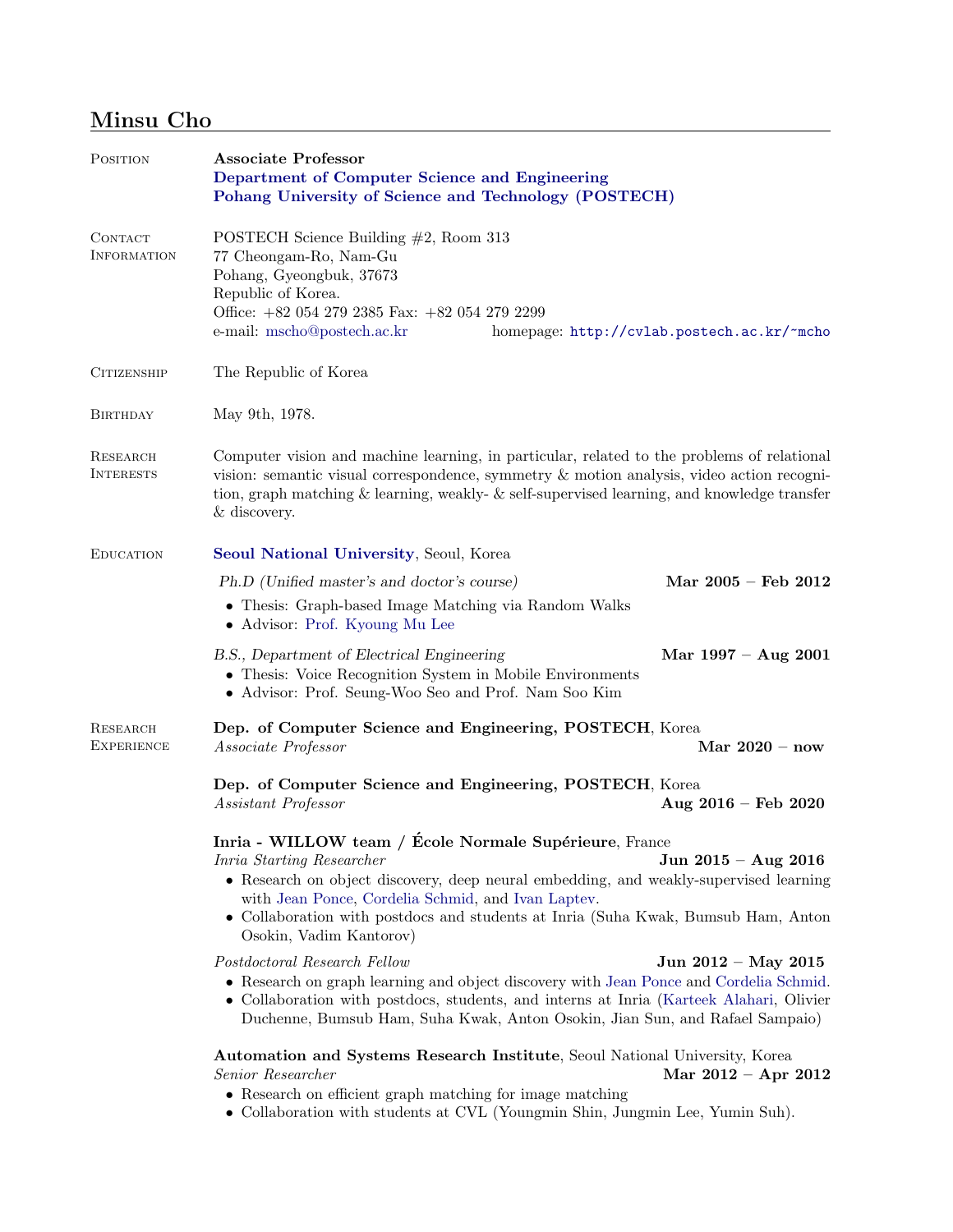#### PROFESSIONAL Organizers of international conferences

**ACTIVITIES** Program Chair of Machine Vision Applications (MVA) 2021, Nagoya, Japan Web chair of International Conference on Computer Vision (ICCV) 2019, Seoul, Korea Web chair of ACM Multimedia (ACM MM) 2018, Seoul, Korea

#### Area chair of international conferences

Computer Vision and Pattern Recognition (CVPR) 2018, 2020, 2021, 2022 International Conference on Computer Vision (ICCV) 2019, 2021 International Joint Conference on Artificial Intelligence (IJCAI) 2021 Asian Conference on Computer Vision (ACCV) 2018 IEEE Winter Conference on Applications of Computer Vision (WACV) 2018 British Machine Vision Conference (BMVC) 2021 International Conference on Pattern Recognition (ICPR) 2020, 2022

# Senior Program Committee member of international conferences

AAAI Conference on Artificial Intelligence (AAAI) 2021, 2022 International Joint Conference on Artificial Intelligence (IJCAI-PRICAI) 2020

## Editorial board member of international journals

Associate Editor of the International Journal on Computer Vision (IJCV) 2019- Guest Editor of the Special Issue on "Advances in Visual Correspondence", Pattern Recognition Letters (PRL) 2018.

## Reviewer of international conferences

Computer Vision and Pattern Recognition (CVPR) 2010-2019 European Conference on Computer Vision (ECCV) 2012-2020 International Conference on Computer Vision (ICCV) 2011-2017 International Conference on Machine Learning (ICML) 2019-2022 International Conference on Learning Representations (ICLR) 2019, 2020, 2021 Neural Information Processing Systems (NeurIPS) 2018-2021 Asian Conference on Computer Vision (ACCV) 2014 British Machine Vision Conference (BMVC) 2015

# Reviewer of international journals

Transactions on Pattern Analysis and Machine Intelligence (TPAMI) 2011-2021 International Journal of Computer Vision (IJCV) 2014-2021 Computer Vision and Image Understanding (CVIU) 2014-2016 Pattern Recognition Letters (PRL) 2018

#### Organizers of domestic conferences

Program committee of Image Processing and Image Understanding (IPIU) 2019 Program committee of Korean Conference on Computer Vision (KCCV) 2017, 2019

| INDUSTRY              | Netdus Co., Ltd., Seoul, Korea                                                                                  |                     |  |
|-----------------------|-----------------------------------------------------------------------------------------------------------------|---------------------|--|
| <b>EXPERIENCE</b>     | $Software$ $R\&D$ $Enqiner$                                                                                     | Jan 2001 – Dec 2004 |  |
|                       | • Designing mobile voice recognition systems based on computer-telephony interfaces.                            |                     |  |
| HONOURS AND<br>AWARDS | Member of the Young Korean Academy of Science and Technology (Y-KAST) 2021<br>- Area of Artificial Intelligence |                     |  |
|                       | The challenge winner at CoVieW'19 workshop and challenge, IEEE CVF ICCV 2019                                    |                     |  |

- 2nd place at the Challenge on Comprehensive Video Understanding in the Wild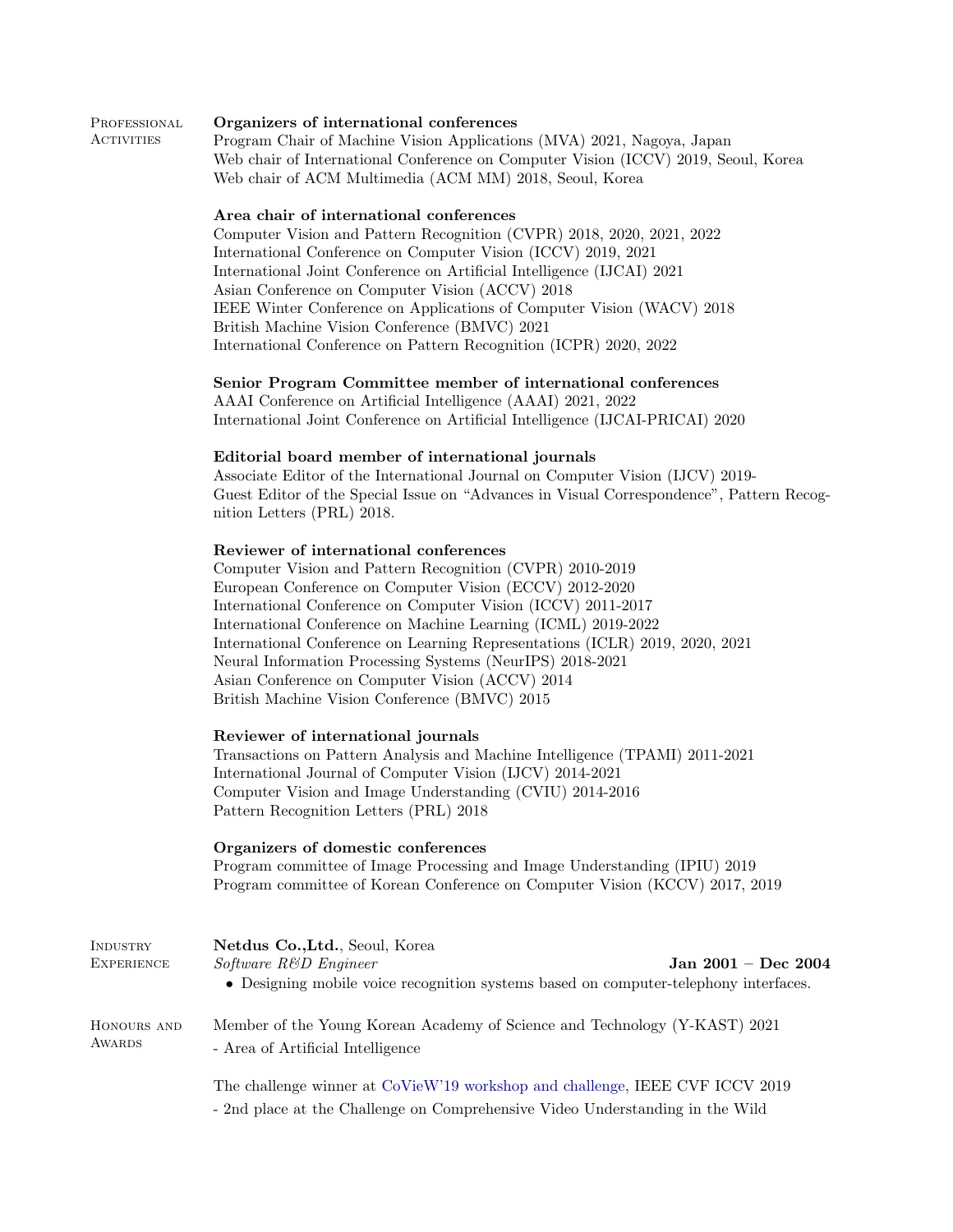- Awarded to the best algorithm on video summarization

The challenge winner at [CoVieW'18 workshop and challenge,](http://vision.cse.psu.edu/research/symmComp/workshop/index.shtml) ACM Multimedia 2018

- 1st place at the Challenge on Comprehensive Video Understanding in the Wild

- Awarded to the best algorithm on multi-task action and scene recognition

[Collaborative Research Grant Awards,](https://www.microsoft.com/en-us/research/lab/microsoft-research-asia/articles/msra-collaborative-research-2018-award-announcement/) Microsoft Research Asia, 2018

- Awarded to faculty members in Asia for collaboration with MSRA researchers.

Competition winner in rotational symmetry, [Symmetry Detection Workshop,](http://vision.cse.psu.edu/research/symmComp/workshop/index.shtml) CVPR 2011

- Granted on 24th June 2011 by Symmetry Detection Workshop in IEEE CVPR conference

- Awarded to the best algorithm on symmetry detection from real world images

Best research award, [SNU BrainKorea21,](http://www.useoul.edu/research/bk21-groups) 2011

- Granted on 12th Sept 2011 by Seoul National University
- Awarded to the year's excellent Ph.D. students in research

Best presentation prize, [International Computer Vision Summer School \(ICVSS\),](http://svg.dmi.unict.it/icvss2010/) 2010

- Granted on 16th June 2010 by International Computer Vision Summer School
- Awarded to the year's best research presented in the international summer school in Italy

6 Awards in [Samsung Humantech Thesis Prize,](http://www.osu.edu) Samsung Electronics, 2008 - 2012

- Awarded to the year's most prominent researches in 5 fields
- Gold Prize and Bronze Prize in Signal Processing, 2012
- Silver Prize in Computer Science & Computer Engineering, 2011
- Silver Prize in Computer Science & Computer Engineering, 2010
- Bronze Prize in Signal Processing, 2009
- Gold Prize in Signal Processing, 2008

**INTERNATIONAL PUBLICATIONS** \* All my papers are available from my website <http://cvlab.postech.ac.kr/~mcho> and Google Scholar profile.[1](#page-2-0)

> Jongmin Lee, Byungjin Kim, Minsu Cho, "Self-Supervised Equivariant Learning for Oriented Keypoint Detection," in Proceedings of the IEEE/CVF Conf. on Computer Vision and Pattern Recognition (CVPR), 2022.

> Doyup Lee, Chiheon Kim, Saehoon Kim, Minsu Cho, Wook-Shin Han, "Autoregressive Image Generation using Residual Quantization," in Proceedings of the IEEE/CVF Conf. on Computer Vision and Pattern Recognition (CVPR), 2022.

> Seungwook Kim, Juhong Min, Minsu Cho, "TransforMatcher: Match-to-Match Attention for Semantic Correspondence," in Proceedings of the IEEE/CVF Conf. on Computer Vision and Pattern Recognition (CVPR), 2022.

> Ahyun Seo, Byungjin Kim, Suha Kwak, Minsu Cho, "Reflection and Rotation Symmetry Detection via Equivariant Learning," in Proceedings of the IEEE/CVF Conf. on Computer Vision and Pattern Recognition (CVPR), 2022.

> Dayoung Gong, Joonseok Lee, Manjin Kim, Seongjong Ha, Minsu Cho, "Future Transformer for Long-term Action Anticipation," in Proceedings of the IEEE/CVF Conf. on Computer Vision and Pattern Recognition (CVPR), 2022.

> Sungyeon Kim, Dongwon Kim, Minsu Cho, Suha Kwak, "Self-Taught Metric Learning without Labels," in Proceedings of the IEEE/CVF Conf. on Computer Vision and Pattern

<span id="page-2-0"></span> $1$ See my profile at: <http://scholar.google.com/citations?user=5TyoF5QAAAAJ>.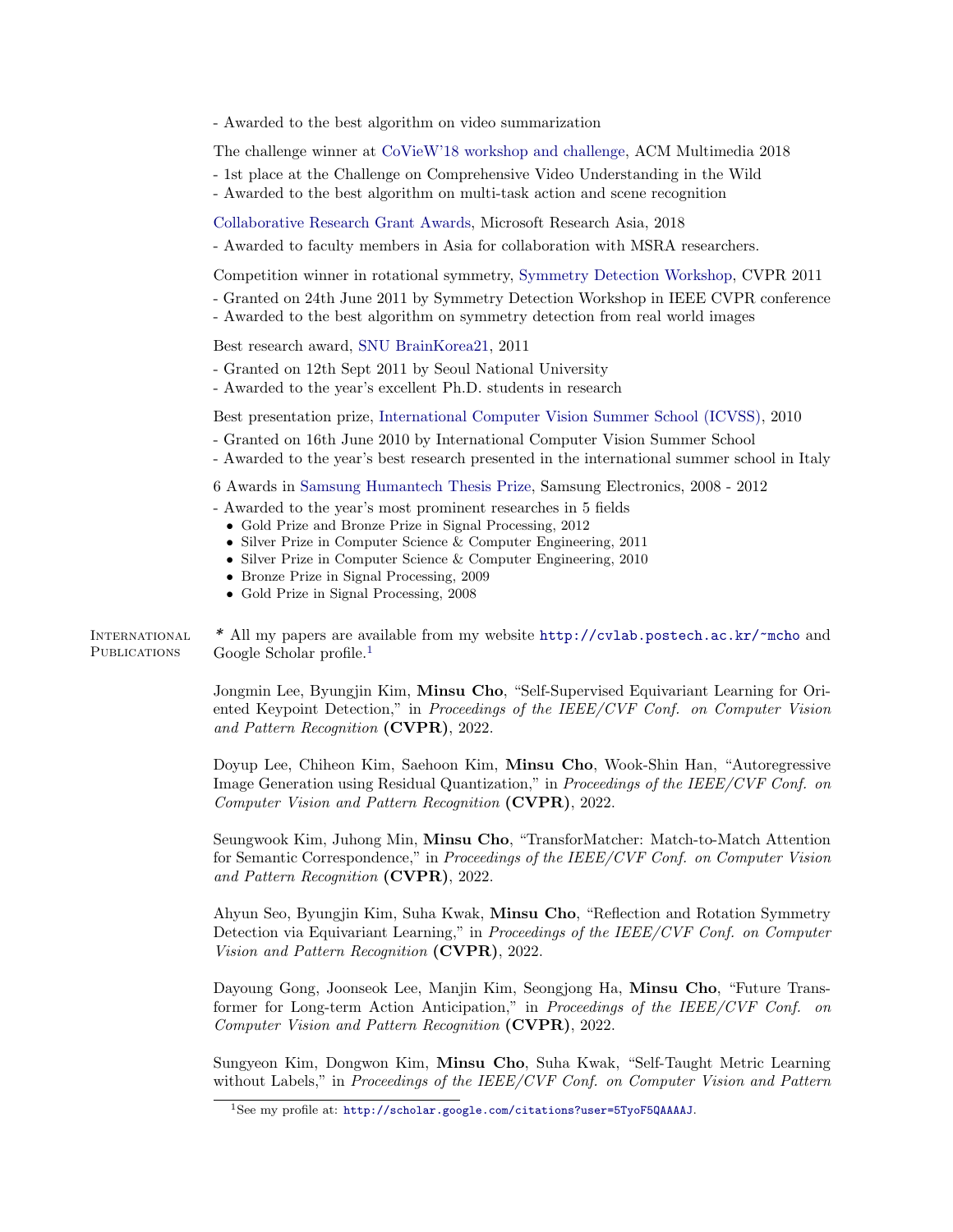Recognition (CVPR), 2022.

Chunghyun Park, Yoonwoo Jeong, Minsu Cho, Jaesik Park, "Fast Point Transformer," in Proceedings of the IEEE/CVF Conf. on Computer Vision and Pattern Recognition (CVPR), 2022.

Dahyun Kang, Minsu Cho, "Integrative Few-Shot Learning for Classification and Segmentation," in Proceedings of the IEEE/CVF Conf. on Computer Vision and Pattern Recognition (CVPR), 2022.

Dongkeun Kim, Jinsung Lee, Minsu Cho, Suha Kwak, "Detector-Free Weakly Supervised Group Activity Recognition," in Proceedings of the IEEE/CVF Conf. on Computer Vision and Pattern Recognition (CVPR), 2022.

Jeongbeen Yoon, Dahyun Kang, Minsu Cho "Semi-Supervised Domain Adaptation via Sample-to-Sample Self-Distillation," in Proceedings of the IEEE Winter Conference on Applications of Computer Vision (WACV), 2022

2021 Manjin Kim\*, Heeseung Kwon\*, Chunyu Wang, Suha Kwak, Minsu Cho (\*equal contribution), "Relational Self-Attention: What's Missing in Attention for Video Understanding," in Proceedings of the Annual Conference on Neural Information Processing Systems (NeurIPS), 2021

Hyunsoo Chung\*, Jungtaek Kim\*, Boris Knyazev, Jinhwi Lee, Graham W. Taylor, Jaesik Park, Minsu Cho (\*equal contribution), "Brick-by-Brick: Combinatorial Construction with Deep Reinforcement Learning," in Proceedings of the Annual Conference on Neural Information Processing Systems (NeurIPS), 2021

Minguk Kang, Woohyeon Joseph Shim, Minsu Cho, Jaesik Park, "Rebooting ACGAN: Auxiliary Classifier GANs with Stable Training," in Proceedings of the Annual Conference on Neural Information Processing Systems (NeurIPS), 2021

Heeseung Kwon\*, Manjin Kim\*, Suha Kwak, Minsu Cho, "Learning Self-Similarity in Space and Time as Generalized Motion for Video Action Recognition," in Proceedings of the IEEE/CVF International Conference on Computer Vision (ICCV), 2021.

Juhong Min, Dahyun Kang, Minsu Cho, "Hypercorrelation Squeeze for Few-Shot Segmentation," in Proceedings of the IEEE/CVF International Conference on Computer Vision (ICCV), 2021.

Dahyun Kang, Heeseung Kwon, Juhong Min, Minsu Cho, "Relational Embedding for Few-Shot Classification," in Proceedings of the IEEE/CVF International Conference on Computer Vision (ICCV), 2021.

Ahyun Seo\*, Woohyeon Shim\*, Minsu Cho, "Learning to Discover Reflection Symmetry via Polar Matching Convolution," in Proceedings of the IEEE/CVF International Conference on Computer Vision (ICCV), 2021.

Junha Lee, Seungwook Kim, Minsu Cho, Jaesik Park, "Deep Hough Voting for Robust Global Registration," in Proceedings of the IEEE/CVF International Conference on Computer Vision (ICCV), 2021.

Yoonwoo Jeong, Seokjun Ahn, Christopher Choy, Animashree Anandkumar, Minsu Cho, Jaesik Park, "Self-Calibrating Neural Radiance Fields," in Proceedings of the IEEE/CVF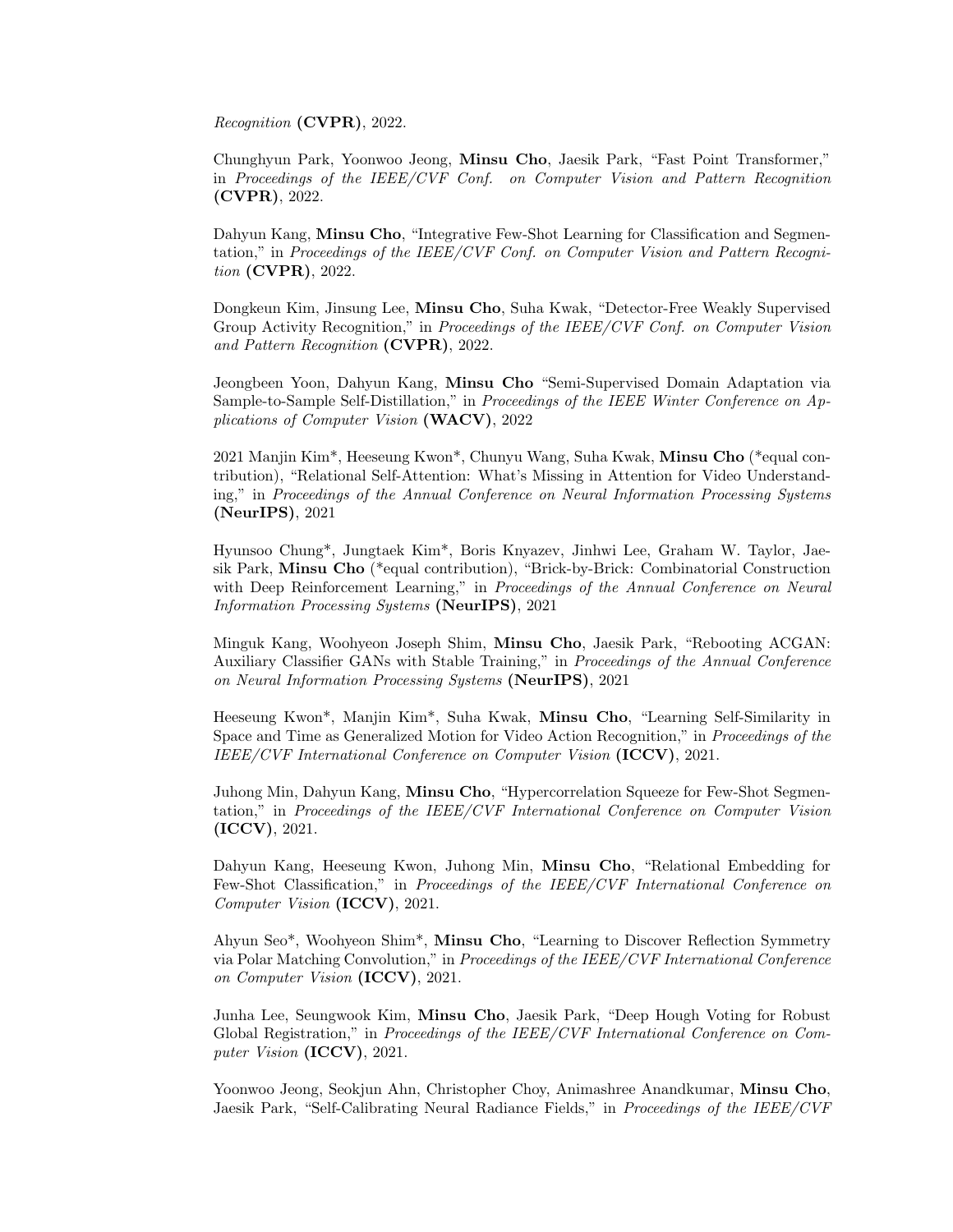International Conference on Computer Vision (ICCV), 2021.

Juhong Min, Minsu Cho, "Convolutional Hough Matching Networks," in *Proceedings of* the IEEE/CVF Conf. on Computer Vision and Pattern Recognition (CVPR), 2021. Oral presentation.

Sungyeon Kim, Dongwon Kim, Minsu Cho, Suha Kwak, "Embedding Transfer with Label Relaxation for Improved Metric Learning," in Proceedings of the IEEE/CVF Conf. on Computer Vision and Pattern Recognition (CVPR), 2021.

Gyeongsik Moon\*, Heeseung Kwon\*, Kyoung Mu Lee, Minsu Cho, "IntegralAction: Posedriven Feature Integration for Robust Human Action Recognition in Videos," in CVPR Workshop on Large Scale Holistic Video Understanding (CVPRW), 2021.

Woohyeon Shim, Minsu Cho, "CircleGAN: Generative Adversarial Learning across Spherical Circles," in Proceedings of the Annual Conference on Neural Information Processing Systems (NeurIPS), 2020

Juhong Min, Jongmin Lee, Jean Ponce, Minsu Cho, "Learning to Compose Hypercolumns for Visual Correspondence," in Proceedings of the European Conference on Computer Vision (ECCV), 2020.

Heeseung Kwon, Manjin Kim, Suha Kwak, Minsu Cho, "MotionSqueeze: Neural Motion Feature Learning for Video Understanding," in Proceedings of the European Conference on Computer Vision (ECCV), 2020.

Sungyeon Kim, Dongwon Kim, Minsu Cho, Suha Kwak, "Proxy Anchor Loss for Deep Metric Learning," in Proceedings of the IEEE/CVF Conf. on Computer Vision and Pattern Recognition (CVPR), 2020.

Jonghwan Mun, Minsu Cho, Bohyung Han "Local-Global Video-Text Interactions for Temporal Grounding," in Proceedings of the IEEE/CVF Conf. on Computer Vision and Pattern Recognition (CVPR), 2020.

Sangwoo Mo, Minsu Cho, Jinwoo Shin, "Freeze the Discriminator: a Simple Baseline for Fine-Tuning GANs," in AI for Content Creation Workshop at the IEEE/CVF Conf. on Computer Vision and Pattern Recognition (CVPRW), 2020.

Ilchae Jung, Kihyun You, Hyeonwoo Noh, Minsu Cho, Bohyung Han Real-Time Object Tracking via Meta-Learning: Efficient Model Adaptation and One-Shot Channel Pruning in Proceedings of the AAAI Conference on Artificial Intelligence (AAAI), 2020.

Sangwoo Mo, Chiheon Kim, Sungwoong Kim, Minsu Cho, Jinwoo Shin "Mining GOLD Samples for Conditional GANs," in Proceedings of the Annual Conference on Neural Information Processing Systems (NeurIPS), 2019.

Wonpyo Park\*, Paul Hongsuck Seo\*, Bohyung Han, Minsu Cho, (\*equal contribution) "Regularizing Neural Networks via Stochastic Branch Layers," in Proceedings of the Asian Conference on Machine Learning (ACML), 2019. Oral presentation.

Juhong Min, Jongmin Lee, Jean Ponce, Minsu Cho, "SPair-71k: A Large-scale Benchmark for Semantic Correspondence," Arxiv, 2019 (Extended from the dataset section of our ICCV 2019 paper below).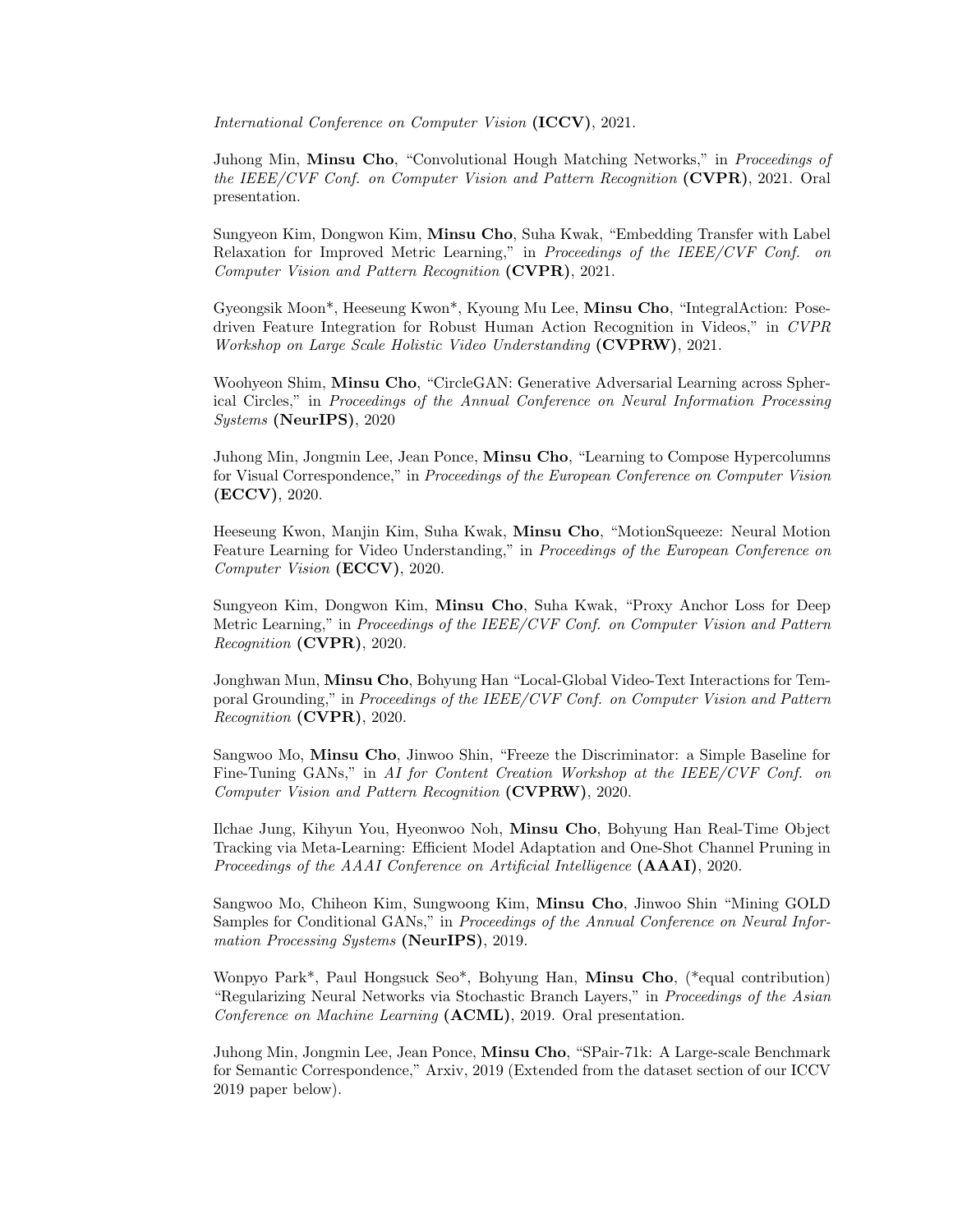Juhong Min, Jongmin Lee, Jean Ponce, Minsu Cho, "Hyperpixel Flow: Semantic Correspondence with Multi-layer Neural Features," in Proceedings of the IEEE/CVF International Conference on Computer Vision (ICCV), 2019.

Wonpyo Park, Dongju Kim, Yan Lu, Minsu Cho, "Relational Knowledge Distillation," in Proceedings of the IEEE/CVF Conf. on Computer Vision and Pattern Recognition (CVPR), 2019.

Huy V. Vo, Jean Ponce, Patrick Pérez, Francis Bach, Yann LeCun, Minsu Cho, Kai Han, "Unsupervised Image Matching and Object Discovery as Optimization" in Proceedings of the IEEE/CVF Conf. on Computer Vision and Pattern Recognition (CVPR), 2019.

Sungyeon Kim, Minkyo Seo, Ivan Laptev, Minsu Cho, Suha Kwak, "Deep Metric Learning Beyond Binary Supervision," in Proceedings of the IEEE/CVF Conf. on Computer Vision and Pattern Recognition (CVPR), 2019. Oral presentation.

Sangwoo Mo, Minsu Cho, Jinwoo Shin "InstaGAN: Instance-aware Image-to-Image Translation," in International Conference on Learning Representations (ICLR), 2019.

Seungkwan Lee, Suha Kwak, and Minsu Cho, "Universal Bounding Box Regressor and its Applications ," in Proceedings of the Asian Conference on Computer Vision  $(ACCV)$ , 2018.

Jeany Son, Daniel Kim, Solae Lee, Suha Kwak, Minsu Cho, and Bohyung Han, "Forget & Diversify: Regularized Refinement for Weakly Supervised Object Detection ," in Proceedings of the Asian Conference on Computer Vision (ACCV), 2018. Oral presentation.

Heeseung Kwon, Suha Kwak, and Minsu Cho, "Video Understanding via Convolutional Temporal Pooling Network and Multimodal Feature Fusion", CoVieW'18 Proceedings of the 1st Workshop and Challenge on Comprehensive Video Understanding in the Wild, ACM Multimedia conference (ACMMM), 2018 (Challenge winner as 1st place).

Paul Hongsuck Seo, Jongmin Lee, Deunsol Jung, Bohyung Han, and Minsu Cho, "Attentive Semantic Alignment with Offset-Aware Correlation Kernels ," in Proceedings of the European Conference on Computer Vision (ECCV), 2018.

Heeseung Kwon, Yeonho Kim, Jin S. Lee, and Minsu Cho, "First Person Action Recognition via Two-stream ConvNet with Long-term Fusion Pooling' in Pattern Recognition Letters (PRL), Vol. 68, no. 1, pp. 76-82, 2018.

Kai Han, Rafael S. Rezende, Bumsub Ham, Kwan-Yee K. Wong, Minsu Cho, Cordelia Schmid, Jean Ponce, "SCNet: Learning Semantic Correspondence," in Proceedings of the IEEE International Conference on Computer Vision (ICCV), 2017.

Bumsub Ham, Minsu Cho, Cordelia Schmid, Jean Ponce, "Proposal Flow: Semantic Correspondences from Object Proposals" in IEEE Transactions on Pattern Analysis and Machine Intelligence (TPAMI), Mar, 2016, (IF: 9.455).

Jeany Son, Mooyeol Baek, Minsu Cho, Bohyung Han, "Multi-Object Tracking with Quadruplet Convolutional Neural Network,"' in Proceedings of the IEEE Conf. on Computer Vision and Pattern Recognition (CVPR), 2017.

Bumsub Ham, Minsu Cho, Jean Ponce, "Robust Guided Image Filtering Using Nonconvex Potentials" in IEEE Transactions on Pattern Analysis and Machine Intelligence (**TPAMI**),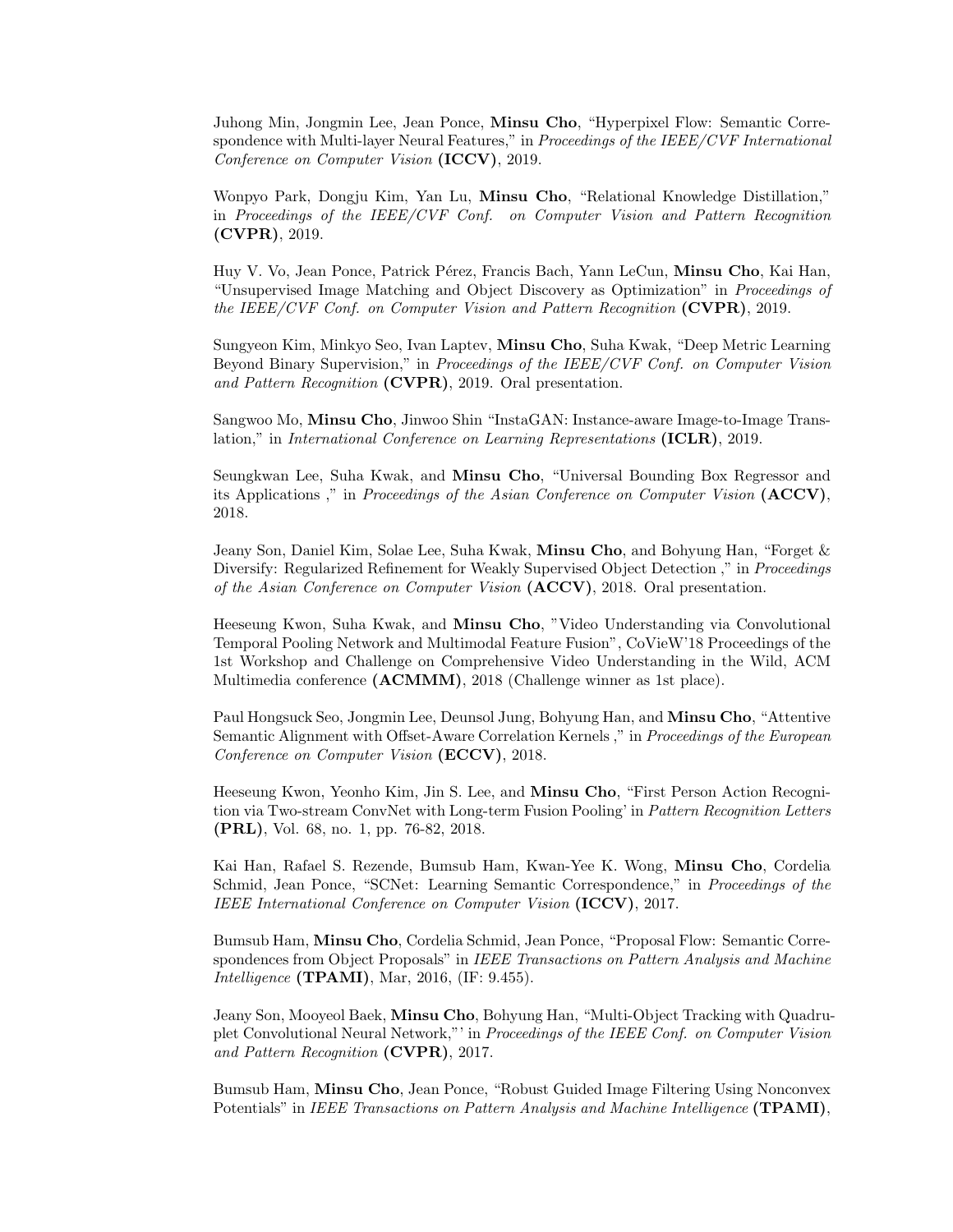Feb, 2016, (IF: 9.455).

Jonghwan Mun, Minsu Cho, and Bohyung Han, "Text-Guided Attention Model for Image Captioning," Proceedings of the AAAI Conference on Artificial Intelligence (AAAI), 2017. Oral presentation.

Vadim Kantorov, Maxime Oquab, Minsu Cho, and Ivan Laptev, "ContextLocNet: Contextaware Deep Network Models for Weakly Supervised Localization," Proceedings of the European Conference on Computer Vision (ECCV), 2016.

Suha Kwak, Minsu Cho, and Ivan Laptev, "Thin-Slicing for Pose: Learning to Understand Pose without Explicit Pose Estimation,"' in Proceedings of the IEEE Conf. on Computer Vision and Pattern Recognition (CVPR), 2016.

Bumsub Ham, Minsu Cho, Cordelia Schmid, and Jean Ponce, "Proposal Flow," in Proceedings of the IEEE Conf. on Computer Vision and Pattern Recognition (CVPR), 2016.

Minsu Cho, Suha Kwak, Ivan Laptev, Cordelia Schmid, and Jean Ponce, "Unsupervised object discovery and localization in images and videos," in The 12th International Conference on Ubiquitous Robots and Ambient Intelligence (URAI), 2015, Goyang, Korea.

Suha Kwak, Minsu Cho, Ivan Laptev, Jean Ponce, and Cordelia Schmid, "Unsupervised Object Discovery and Tracking in Video Collections" in Proceedings of the IEEE International Conference on Computer Vision (ICCV), 2015.

Junchi Yan, Minsu Cho, Hongyuan Zha, Xiaokang Yang, and Stephen Chu, "Multi-Graph Matching via Affinity Optimization with Graduated Consistency Regularization" in IEEE Transactions on Pattern Analysis and Machine Intelligence (TPAMI), Sept, 2015, (IF: 9.455).

Man Hee Lee, Minsu Cho, and In Kyu Park, "Feature Description using Local Neighborhoods" in Pattern Recognition Letters (PRL), Vol. 68, no. 1, pp. 76-82, 2015.

Minsu Cho, Suha Kwak, Cordelia Schmid, and Jean Ponce, "Unsupervised Object Discovery and Localization in the Wild: Part-based Matching with Bottom-up Region Proposals," in Proceedings of the IEEE Conf. on Computer Vision and Pattern Recognition (CVPR), 2015. Oral presentation, 3.3% acceptance rate.

Bumsub Ham, Minsu Cho, and Jean Ponce, "Image Regularization using Joint Static and Dynamic Guidance," in Proceedings of the IEEE Conf. on Computer Vision and Pattern Recognition (CVPR), 2015.

Minsu Cho, Jian Sun, Olivier Duchenne, and Jean Ponce, "Finding Matches in a Haystack: A Max-Pooling Strategy for Graph Matching in the Presence of Outliers," in Proceedings of the IEEE Conf. on Computer Vision and Pattern Recognition (CVPR), 2014.

Minsu Cho, Karteek Alahari, and Jean Ponce, "Learning Graphs to Match," in Proceedings of the IEEE International Conference on Computer Vision (ICCV), 2013. Oral presentation, 2.5% acceptance rate.

Minsu Cho, Young Min Shin, and Kyoung Mu Lee, "Co-recognition of Images and Videos: Unsupervised Matching of Identical Object Patterns and Its Applications," Book Chapter in Advanced Topics in Computer Vision, Springer, June 2013.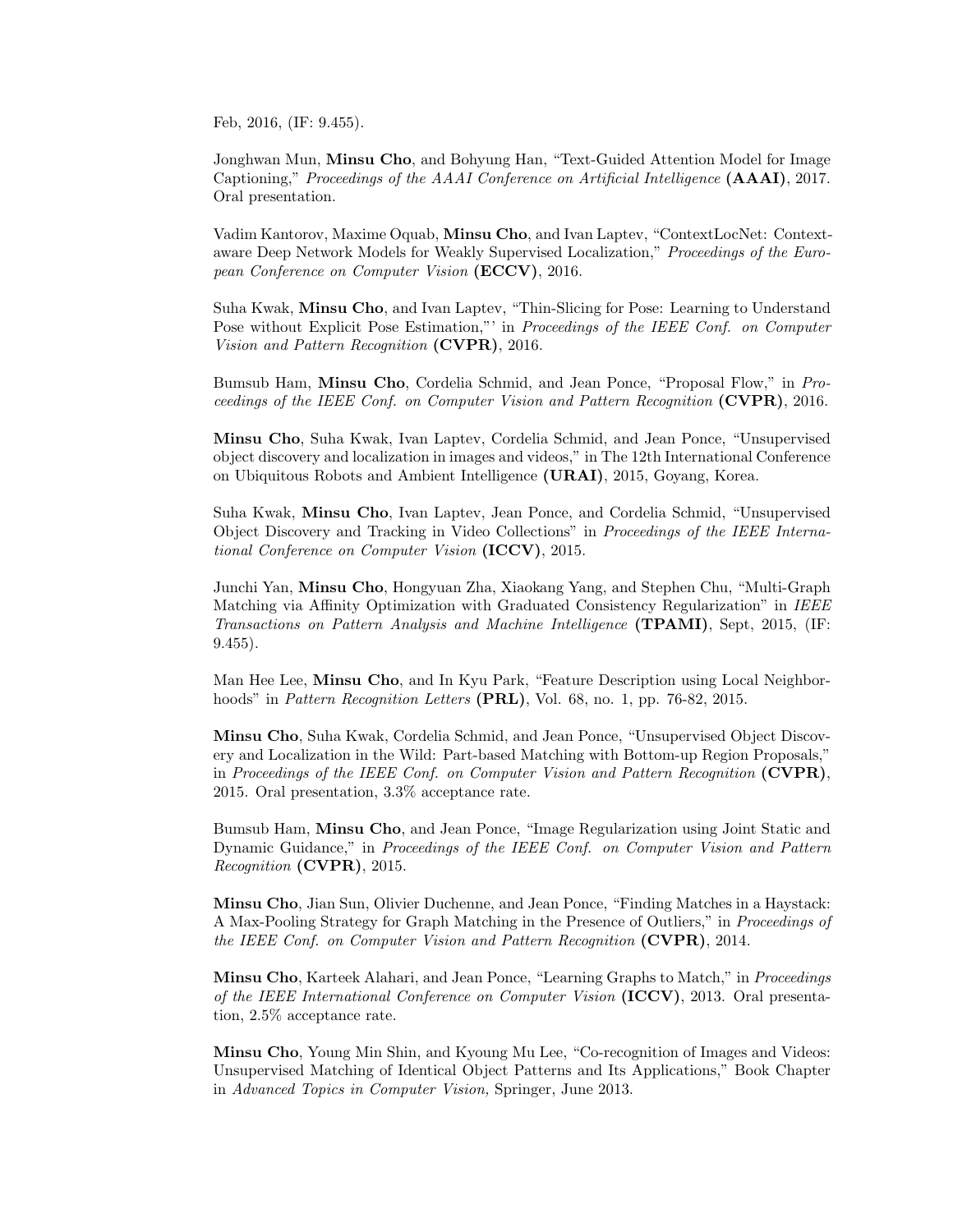Young Min Shin, Minsu Cho, Kyoung Mu Lee, "Multi-Object Reconstruction from Dynamic Scenes: An Object-Centered Approach," in Computer Vision and Image Understanding (CVIU), July 2013.

Yumin Suh, Minsu Cho, and Kyoung Mu Lee, "Graph Matching via Sequential Monte Carlo," in Proceedings of the European Conference on Computer Vision (ECCV), 2012. 25% acceptance rate.

Minsu Cho and Kyoung Mu Lee, "Progressive Graph Matching: Making a Move of Graphs via Probabilistic Voting," in Proceedings of the IEEE Conf. on Computer Vision and Pattern Recognition (CVPR), 2012. Oral presentation, 2.5% acceptance rate.

Minsu Cho and Kyoung Mu Lee, "Mode-Seeking on Graphs via Random Walks," in Proceedings of the IEEE Conf. on Computer Vision and Pattern Recognition (CVPR), 2012. 24% acceptance rate.

Minsu Cho, Young Min Shin, and Kyoung Mu Lee, "Object Correspondence Networks for Unsupervised Recognition of Identical Objects," Book Chapter in Emerging Topics in Computer Vision and its Applications, World Scientific Publishing, September 2011

Jungmin Lee, Minsu Cho, and Kyoung Mu Lee, "Hyper-graph Matching via Reweighted Random Walks," in Proceedings of the IEEE Conf. on Computer Vision and Pattern Recognition (CVPR), 2011. 26.4% acceptance rate.

Minsu Cho, Jungmin Lee, and Kyoung Mu Lee, "Reweighted Random Walks for Graph Matching," in Proceedings of the European Conference on Computer Vision (ECCV), 2010. 27% acceptance rate.

Minsu Cho and Kyoung Mu Lee, "Authority-Shift Clustering: Hierarchical Clustering by Authority Seeking on Graphs," in Proceedings of the IEEE Conf. on Computer Vision and Pattern Recognition (CVPR), 2010. 28.8% acceptance rate.

Minsu Cho, Young Min Shin, and Kyoung Mu Lee, "Unsupervised Detection and Segmentation of Identical Objects," in Proceedings of the IEEE Conf. on Computer Vision and Pattern Recognition (CVPR), 2010. Oral presentation, 4.5% acceptance rate.

Jungmin Lee, Minsu Cho, and Kyoung Mu Lee, "A Graph Matching Algorithm using Data-Driven MCMC Sampling," in Proceedings of the International Conference on Pattern Recognition (ICPR), 2010. Oral presentation, 18% acceptance rate.

Young Min Shin, Minsu Cho, Kyoung Mu Lee, "Co-Recognition of Actions in Video Pairs," in Proceedings of the International Conference on Pattern Recognition (ICPR), 2010.

Minsu Cho, Jungmin Lee, and Kyoung Mu Lee, "Feature Correspondence and Deformable Object Matching via Agglomerative Correspondence Clustering," in Proceedings of the IEEE International Conference on Computer Vision (ICCV), 2009. 23.2% acceptance rate.

Minsu Cho and Kyoung Mu Lee, "Bilateral Symmetry Detection and Segmentation via Symmetry-Growing," in Proceedings ofthe British Machine Vision Conference (BMVC), 2009. Oral presentation, 9.2% acceptance rate.

Minsu Cho, Young Min Shin, and Kyoung Mu Lee, "Co-Recognition of Image Pairs by Data-Driven Monte Carlo Image Exploration," in Proceedings of the European Conference on Computer Vision (ECCV), 2008. 27.9% acceptance rate.